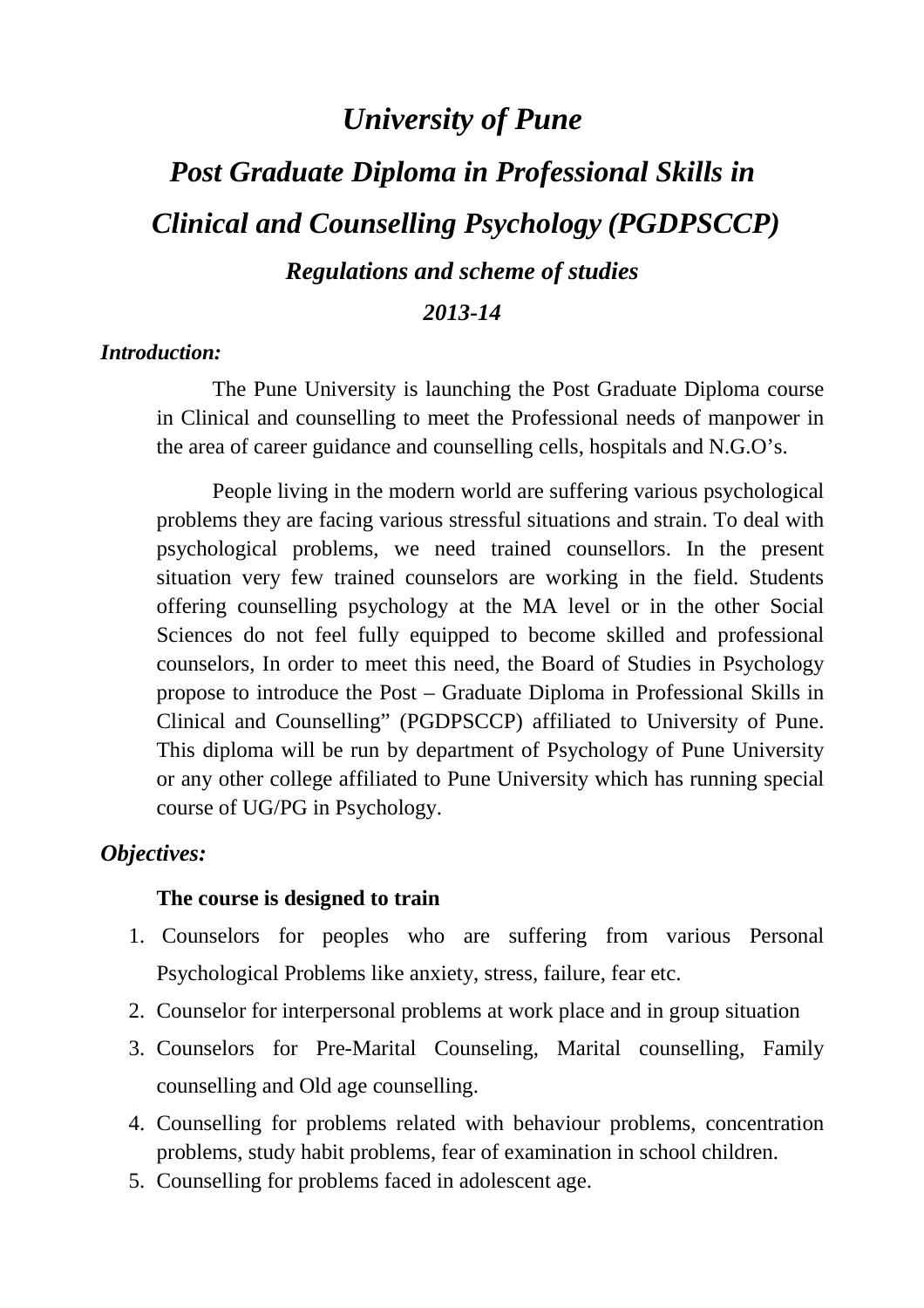#### *Transactional strategies:*

 The curriculum transition is conducted utilizing face to face interactions with the faculty; project work, assignments, supervised practical activities in real life situations as well as under simulated conditions using available electronic media and other field study, including educational tours.

#### *Medium of instructions:*

 In view of different regional and state languages bilingual policy is followed and medium of instruction is English / Marathi. It is desirable that the applicants have adequate proficiency in reading, writing and speaking the English language.

#### *Admission procedure:*

 The college or institute would release an advertisement to news paper for admission. The release of advertisement would be done in May- June for the course commencing form August of the same year. The eligible candidate should be applying for the course on the prescribed admission form of the college or institute.

# *Eligibility for admission:*

- 1. Candidate having M.A. in Psychology with specialization in Counselling & Clinical Psychology will be given first preference for admission.
- 2. M.A. in entire or general Psychology.
- 3. Master degree in Social work.
- 4. M.B.A. (H.R.)
- 5. 2 year experience in counselling with Master Degree.

#### *Selection mode:*

 It is based on merit cum interview of the candidate after scrutinizing the application. Form for consideration of merit criteria qualifying examination will be treated as the bench mark.

 Eligible candidates in realistic number will be called for interview. For the selection of the candidate 50% weightage will be given for obtained marks in qualifying examination and 50% weightage will be given for appearance in the interview.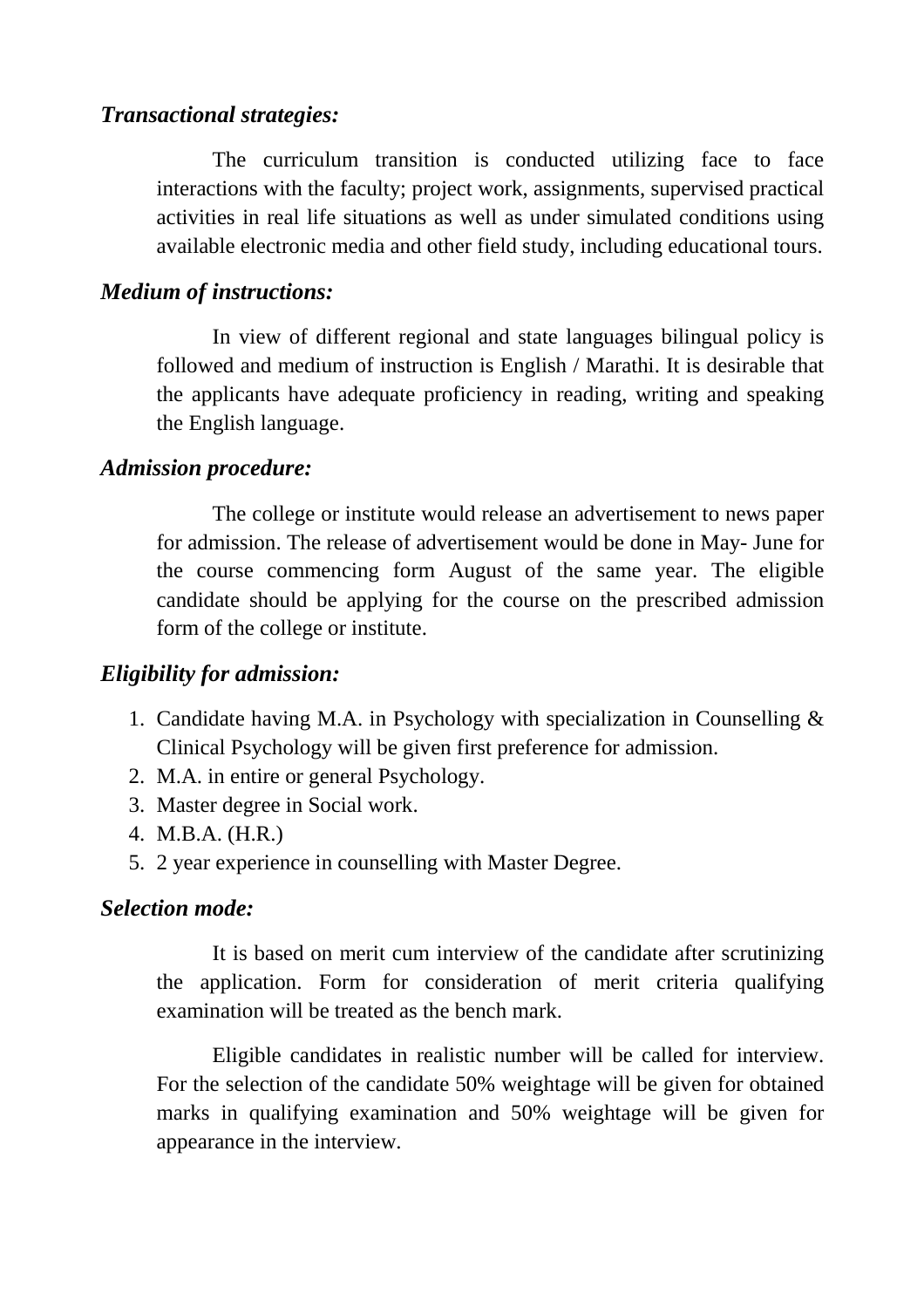#### *Intake capacity:*

The course is open for 24candidates.

#### *Duration of the course:*

 The PGDPSCCP Programme commences generally in August and last up generally the end of May at the subsequent year.

#### *Admission Fees:*

- 1. Tuition and other fees will be charged as prescribed by the University of Pune.
- 2. Other dues will be charged as per the norms of the college.

#### *Attendance Rules:*

#### **Each candidate is required to:**

- i. Attend the Diploma course on full- time basis and not permitted to pursue any other course of study, or undertake any employment during the period of course.
- ii. Minimum attendance as per norms of the university is compulsory for the appearing for examination.

# *Rules of conduct:*

- i. The candidates are required to abide by the rules normal to academic course with regard to discipline, punctuality as well as the rules of hostel and mess enforced from time to time.
- ii. A candidate may be asked to discontinue from the course or the hostel because of unsatisfactory progress irregular attendance, undesirable behaviour or on medical grounds.

# *Eligibility of Examination:*

The candidate shall be eligible to appear in the session- end examination and viva- voce for the award of the diploma subject to the following conditions.

- i. A minimum 80% attendance in each theory course; and
- ii. Completion of all the supervised practicum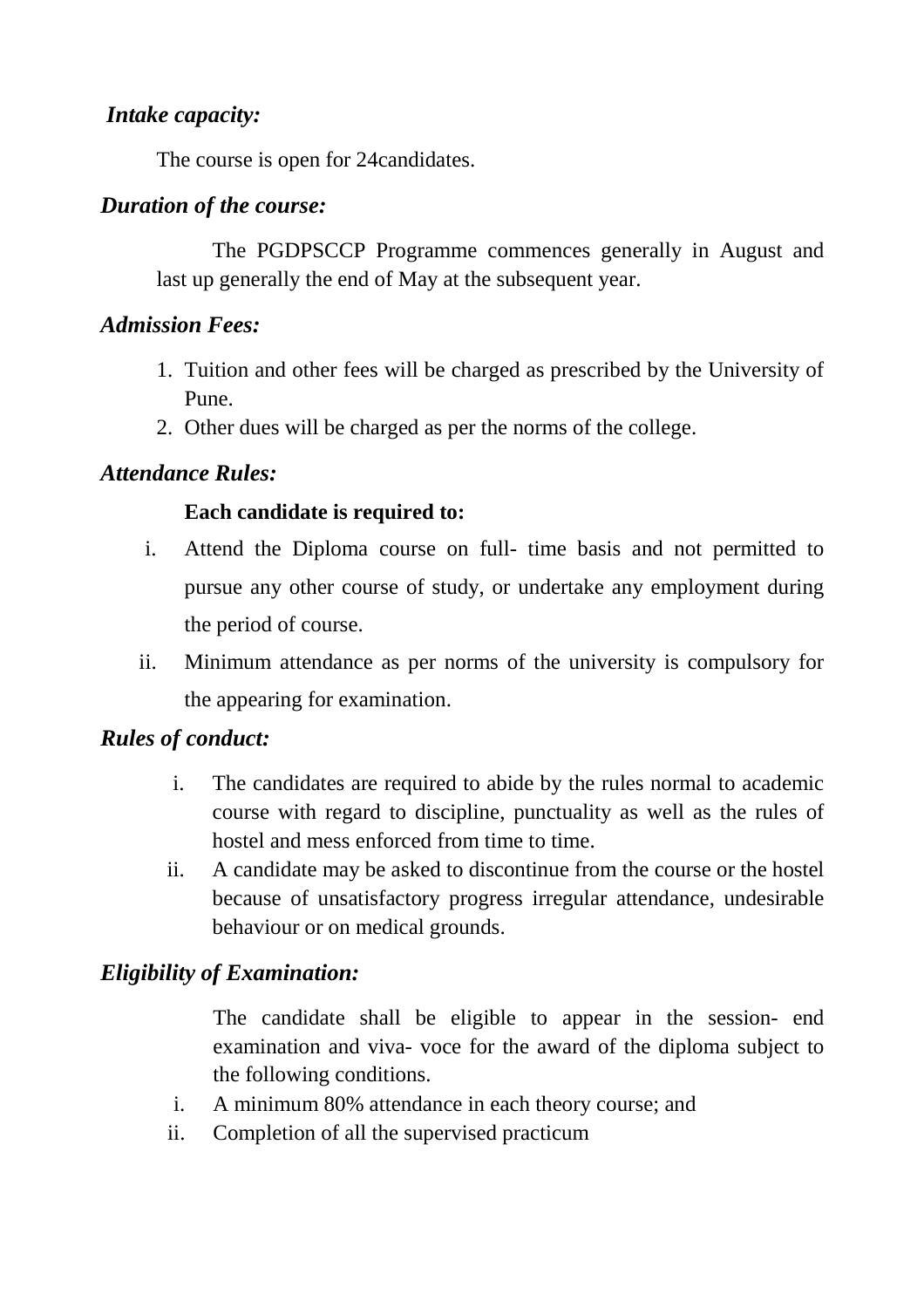#### *Scheme of studies Evaluation:*

- i. The course comprises of both theory and practicum. Evaluation of both theory and practicum will be made by the panel of examiners. Appointed as per the University norms.
- ii. The theory part consists three theory papers each carrying of 100 marks with 2:3 weightage for internal and external examination.
- **iii.** The practicum also consists of four components. The entire practicum shall be supervised and evaluated by the faculty members. The internal evaluation will be continuous and comprehensive as detailed in course description.
- **iv.** The final session end evaluation shall include vivo- voce. Examination covering the entire theory and practicum the final vivovoce shall be conducted jointly by the course faculty or guide as an internal examiner and external examiner (S) appointed by university as per the norms cited.
- **v.** Evaluation (i) during the session and (ii) at the end of the session on four courses will be conducted as shown in the table.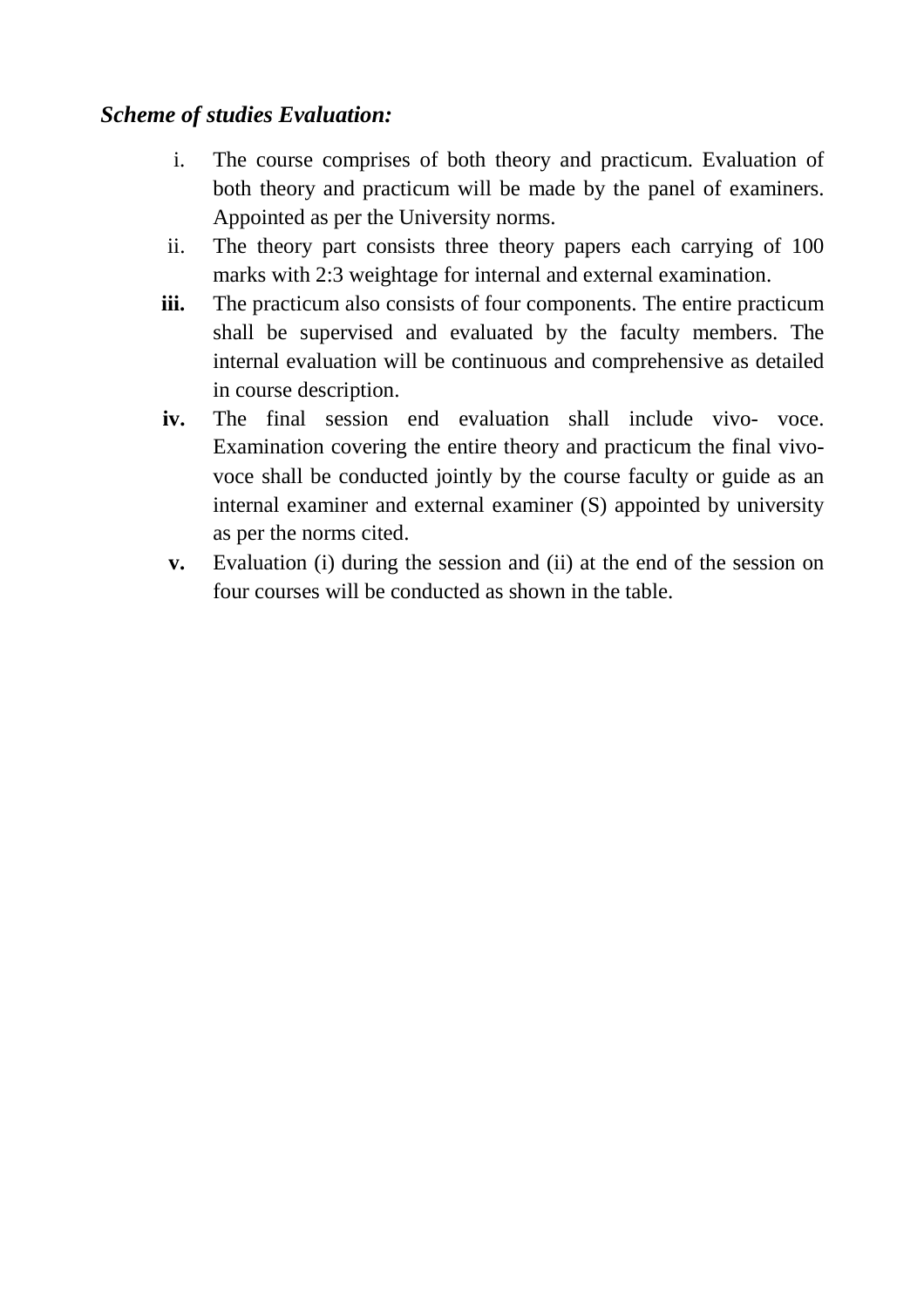|                | <b>Core Courses</b>          | <b>Total</b>         | <b>Internal</b> | <b>External</b> | <b>Total</b> | <b>Credit</b>  |
|----------------|------------------------------|----------------------|-----------------|-----------------|--------------|----------------|
|                |                              | <b>Instructional</b> | <b>Marks</b>    | <b>Marks</b>    | <b>Marks</b> |                |
|                |                              | hours                |                 |                 |              |                |
| $\mathbf{1}$   | Counselling Process,         | 80                   | 40              | 60              | 100          | $\overline{4}$ |
|                | Assessment,                  |                      |                 |                 |              |                |
|                | Diagnosis & Skills           |                      |                 |                 |              |                |
| $\overline{2}$ | Clinical and                 | 80                   | 40              | 60              | 100          | $\overline{4}$ |
|                | <b>Counselling Therapies</b> |                      |                 |                 |              |                |
|                |                              |                      |                 |                 |              |                |
| 3              | Specific fields of           | 80                   | 40              | 60              | 100          | $\overline{4}$ |
|                | counselling                  |                      |                 |                 |              |                |
| $\overline{4}$ | Practicum                    |                      |                 |                 |              | (8)            |
|                | Guidance for<br>$\bullet$    | 40                   |                 |                 |              |                |
|                | Practicum &                  |                      |                 |                 |              |                |
|                | Simulation                   | 40                   |                 |                 |              |                |
|                | Technique                    |                      |                 |                 |              |                |
|                | Field Work for<br>$\bullet$  |                      |                 |                 |              |                |
|                | counselling                  |                      |                 |                 |              |                |
|                | Cases                        |                      |                 |                 |              |                |
|                | <b>Evaluation</b>            |                      |                 |                 |              |                |
|                | <b>Practicum</b>             |                      |                 |                 |              |                |
|                | i) Report of Cases and       |                      |                 |                 |              |                |
|                | group exercise               |                      | 25              | 50              | 75           | 3              |
|                | ii) Presentation of          |                      | 25              | 25              | 50           | $\overline{2}$ |
|                | <b>Counselling Cases</b>     |                      |                 |                 |              |                |
|                |                              |                      |                 |                 |              |                |
|                | iii) Vivo-voce               |                      |                 | 25              | 25           | $\mathbf{1}$   |
|                |                              |                      |                 |                 |              |                |
|                | iv) Analysis of two          |                      |                 | 50              | 50           | $\overline{2}$ |
|                | hypothetical cases           |                      |                 |                 |              |                |
|                |                              | 320                  | 170             | 330             | 500          | 20             |

# *Proposed Evaluation Scheme*

\*\* Internal marks will be given on the basis performance on group discussion active participation in reflective thinking session, practice in schools and correctional institutes, presentation in seminar, practicum record and sessional work & tests.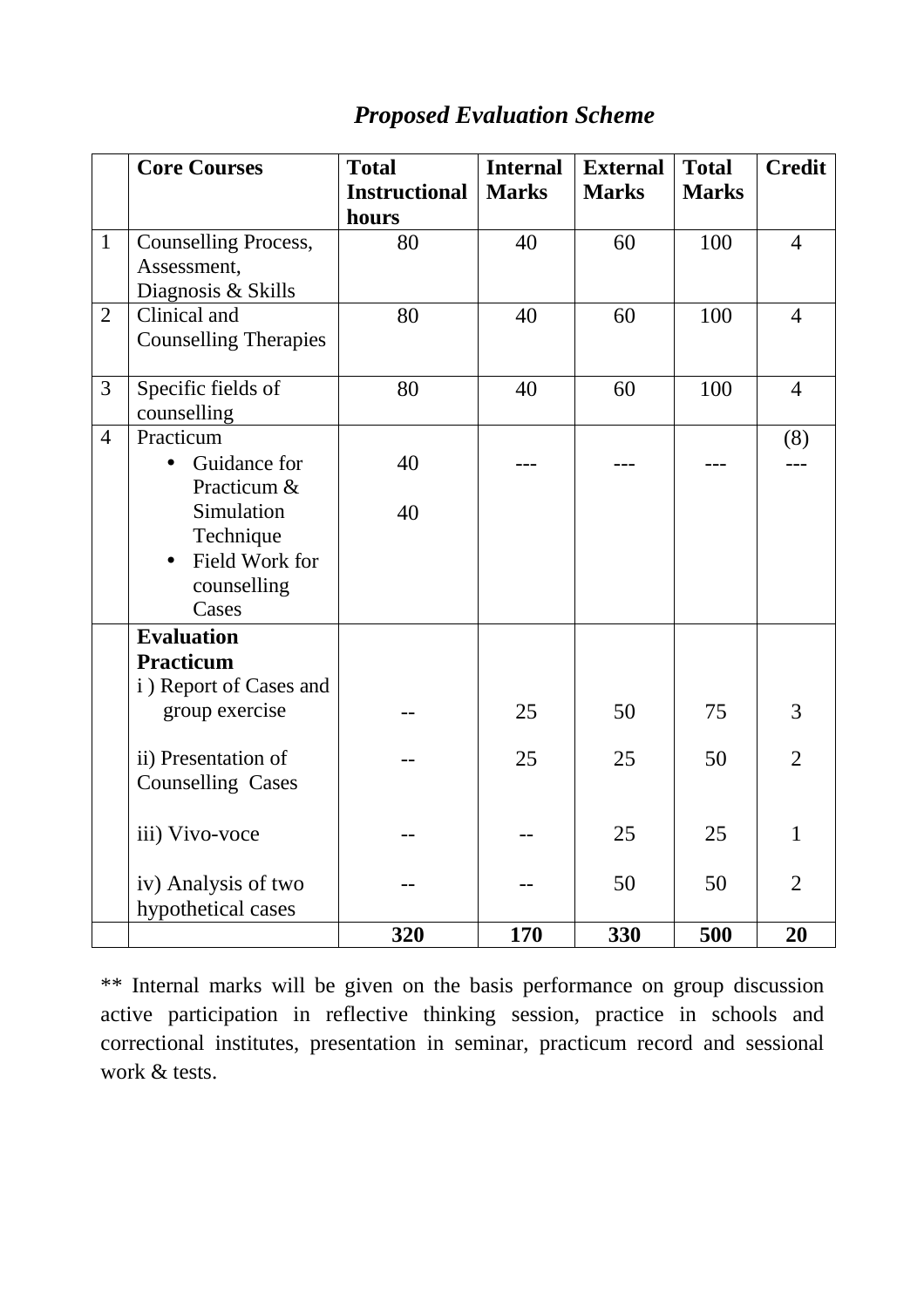# *Regulations for the award of the Diploma***:**

- i. The percentage of marks obtained by the candidates in each theory paper and practicum will be converted in to grade as per the Pune University norms.
- ii. In order to be eligible for the award of the Diploma, it is necessary for candidate to obtain at least grade C (In the range of 40% to 50% marks) in each of the theory papers (Internal + External) and practicum, including viva-voce examination separately.

#### *Award of Diploma:*

 The award of diploma of this course is given under the seal of vicechancellor of University of Pune.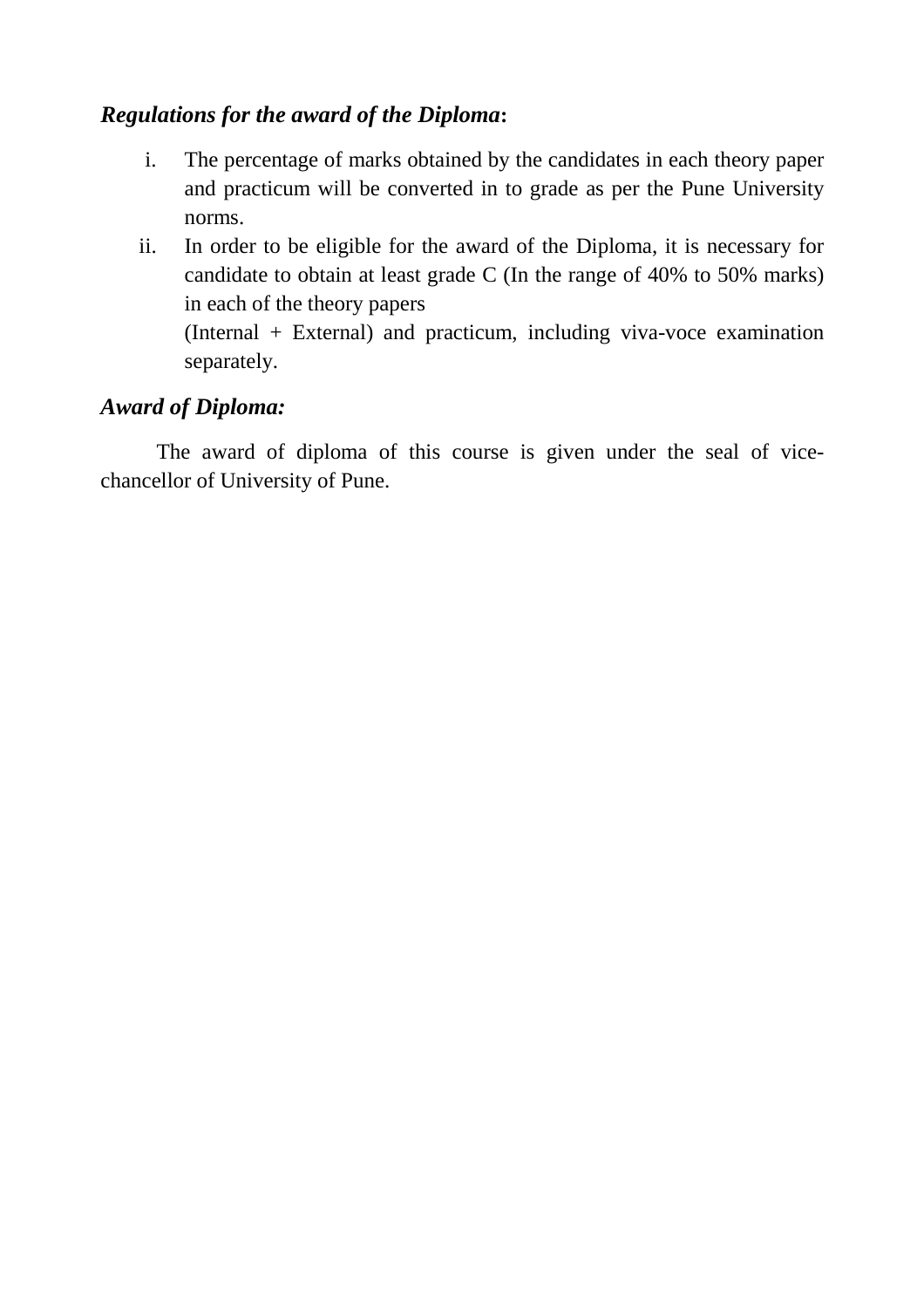# *Course Content*

# *Theory Papers*

# **Paper I: Counselling Process, Assessment, Diagnosis and Skills**

# *Objectives: After completion of the course the counselor candidate able to*

- 1. understand the nature and process of counselling
- 2. understand the personal and professional aspects of counselling
- 3. understand the testing, assessment and diagnosis in counselling

#### **Part- I**

# **1. Understanding counselling process** *08hrs.*

- *1.1 Fundamental precepts of effective counselling.*
- *1.2 Characteristics of Effective counselor*
- *1.3 Definition and Goals of counselling.*
- *1.4 Stages of the counselling process Initial disclosure, in depth Exploration Commitment of action.*

# **2. Personal and Professional Aspects of counselling** *08hrs.*

# *2.1 The personality and Background of the counselor*

- i. Negative motivation for becoming a counselor.
- ii. Personal qualities of an effective counselor.
- iii. Maintaining effectiveness as a counselor.

# *2.2 Professional Aspects of counselling*

- i. Level of helping.
- ii. Professional helping specialties
- iii. The education of professional counselors

# **2.3** *Attribution and systematic framework of the counselor***.**

- i. Attributes
- ii. Systems of counselling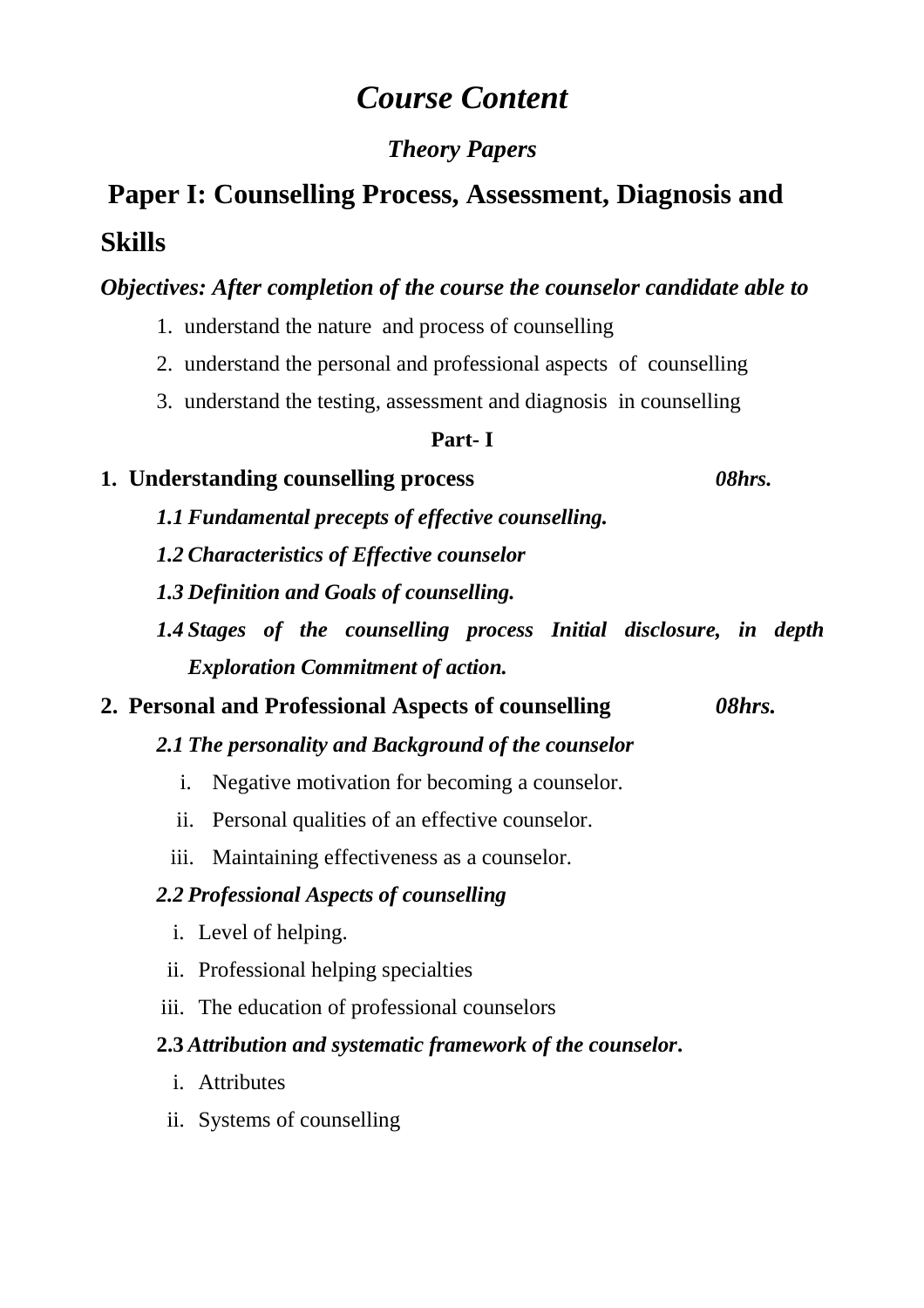#### *2.4 Ethics of counselling*

- i. Codes of professional ethics
- ii. Ethical principles: Respect of autonomy, Beneficence, Normaleficence, Justice, Fidelity.

#### **3. Standardized testing for client Assessment** *08hrs.*

- *3.1 Intelligence Tests*
- *3.2 Aptitude Tests*
- *3.3 Achievement Tests*
- *3.4 Personality Tests*
- *3.5 Interest Inventories*
- *3.6 Clinical Tests*

#### **4. Non –Standardized Techniques for Client Assessment 08hrs.**

- *4.1 Observation*
- *4.2 Rating Scale*
- *4.3 Anecdotal Reports*
- *4.4 Questionnaires*
- *4.5 Structural Interview*
- *4.6 DSM-IV-TR / DSM V*
- *4.7 Behavioural Assessment*

#### **5. Group Assessment and Diagnostic Process** *08hrs.*

- *5.1 Group Assessment* 
	- i Sociometric Technique
	- ii The "Guess Who?" Technique
	- iii Social Distance Scale

#### *5.2 Formal & Functional Diagnosis*

i Diagnosis: Diagnostic models- Medical Developmental,

Phenomenological, Behavioural, Systematic

- ii Ethical concerns
- iii Behavioural Diagnosis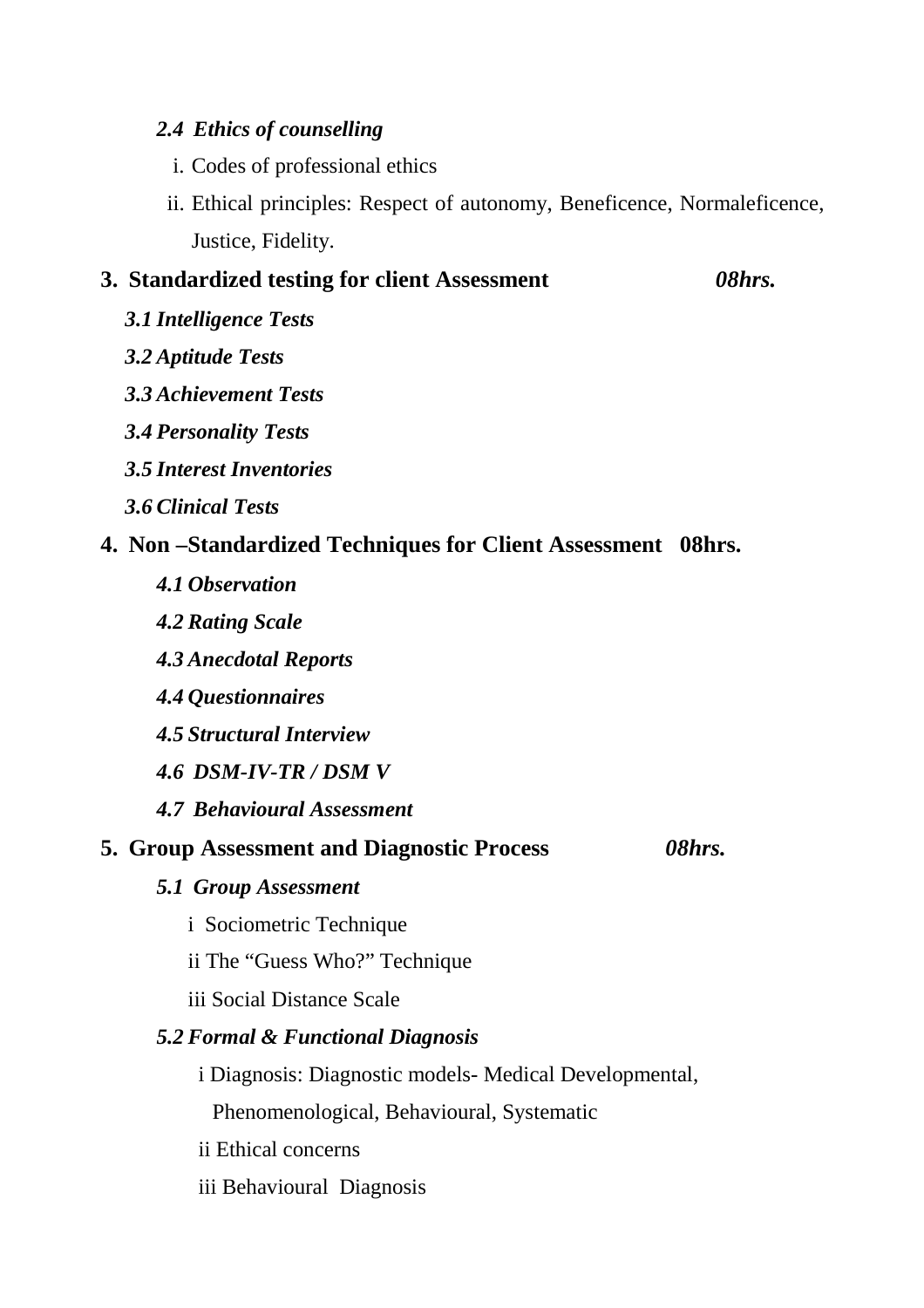| <b>6. Mind Skills in Counselling</b>              | 08hrs. |
|---------------------------------------------------|--------|
| <b>6.1 What are Counselling skills?</b>           |        |
| i Motives for learning counselling skills         |        |
| ii Helpers and counselling skills                 |        |
| 6.2 Undertaking your mind                         |        |
| i What is mind?                                   |        |
| ii Levels of Mind                                 |        |
| iii Contexts for creating your mind.              |        |
| <b>6.3 Mind Skills</b>                            |        |
| <i>i</i> Creating Self-talk                       |        |
| ii Creating visual Images                         |        |
| iii Creating Rules                                |        |
| iv Creating Perceptions                           |        |
| v Creating Explanations                           |        |
| vi Creating Expectations                          |        |
| 7. Improving your listening                       | 08hrs. |
| <b>7.1 Active Listening skills</b>                |        |
| 7.2 Showing that you are listening                |        |
| 7.3 Paraphrasing skills                           |        |
| 7.4 Reflecting feelings skills                    |        |
| 7.5 i) Small Verbal Rewards                       |        |
| ii) Open ended questions                          |        |
| iii) Listening Mistakes                           |        |
| 8. Clarifying and Expanding Understanding         | 08hrs. |
| 8.1 Questioning Skills                            |        |
| <i>i</i> Types of questions                       |        |
| ii Areas for questions                            |        |
| iii Interspersing active listening with questions |        |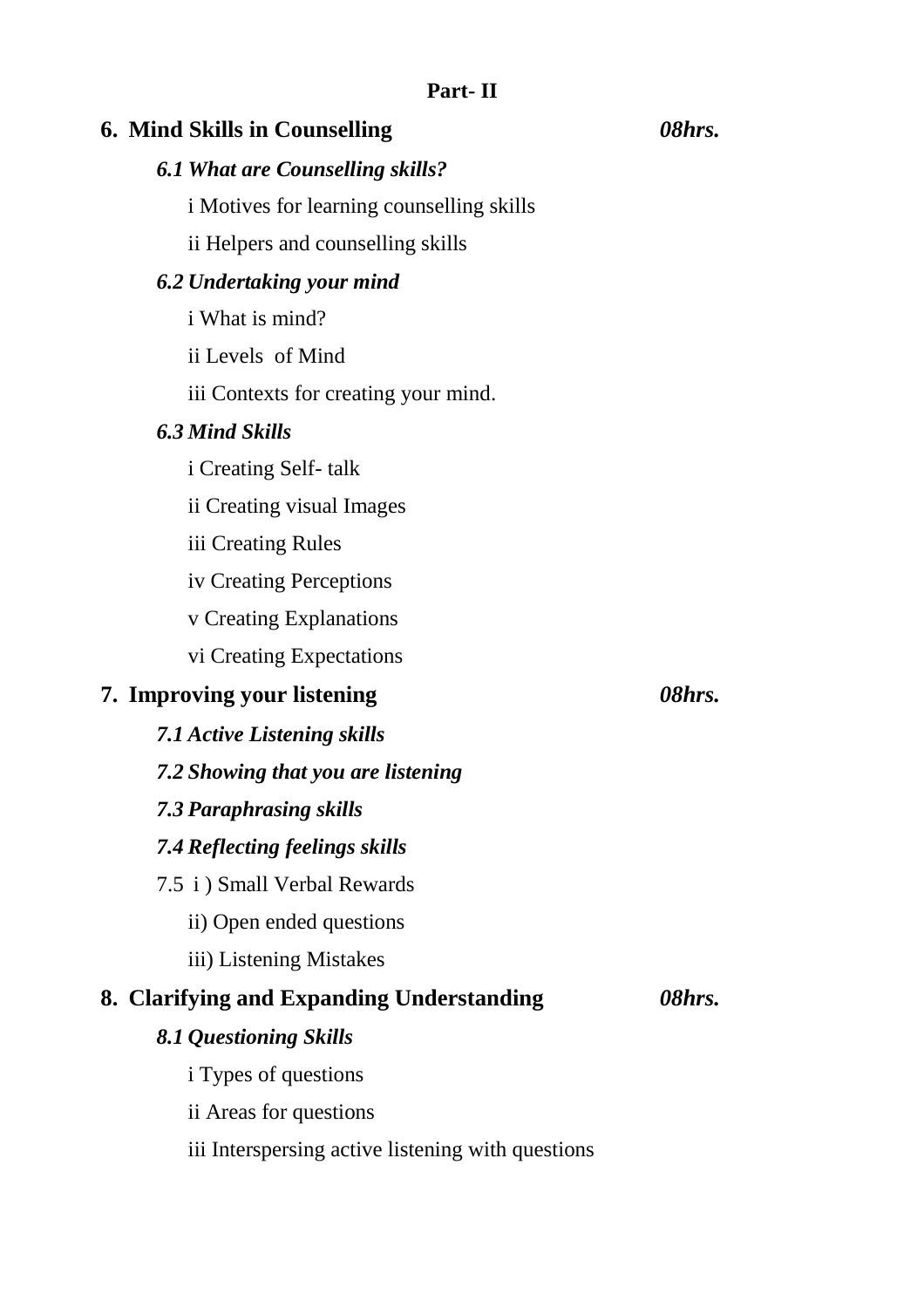#### *8.2 Challenging Skills*

i) How to challenge.

# *8.3 Feedback Skills*

- i) Observational Feedback
- ii) Experimental Feedback

# *8.4 Disclosing yourself skills*

- i Showing involvement
- ii Showing personal experiments

# *8.5 Monitoring Skills*

- i) Monitoring Methods
- ii) How to assist client's monitoring.

# *8.6 Referral Skills*

i) How to refer.

# **9. Strategies for Changing Communication and Action** *08hrs.*

# *9.1 Demonstration Skills*

i Methods of Demonstration

ii Demonstrator skills

*9.2 Rehearsing skills* 

*9.3 Setting progressive tasks skills* 

*9.4 Assisting Identification and Use of Supports and Resources* 

*9.5 Designing, Changing Communication and Action Experiments.* 

**10.** *Training and Improving Clients Skills 08hrs.* 

# *10.1 Training clients in relaxation*

- i ) Progressive muscular relaxation
- ii) Brief muscular relaxation

iii) Mental relaxation

# *10.2 Improving Clients Skills*

- i) Improving Clients self- talk
- ii) Improving Clients Rules
- iii) Improving clients perceptions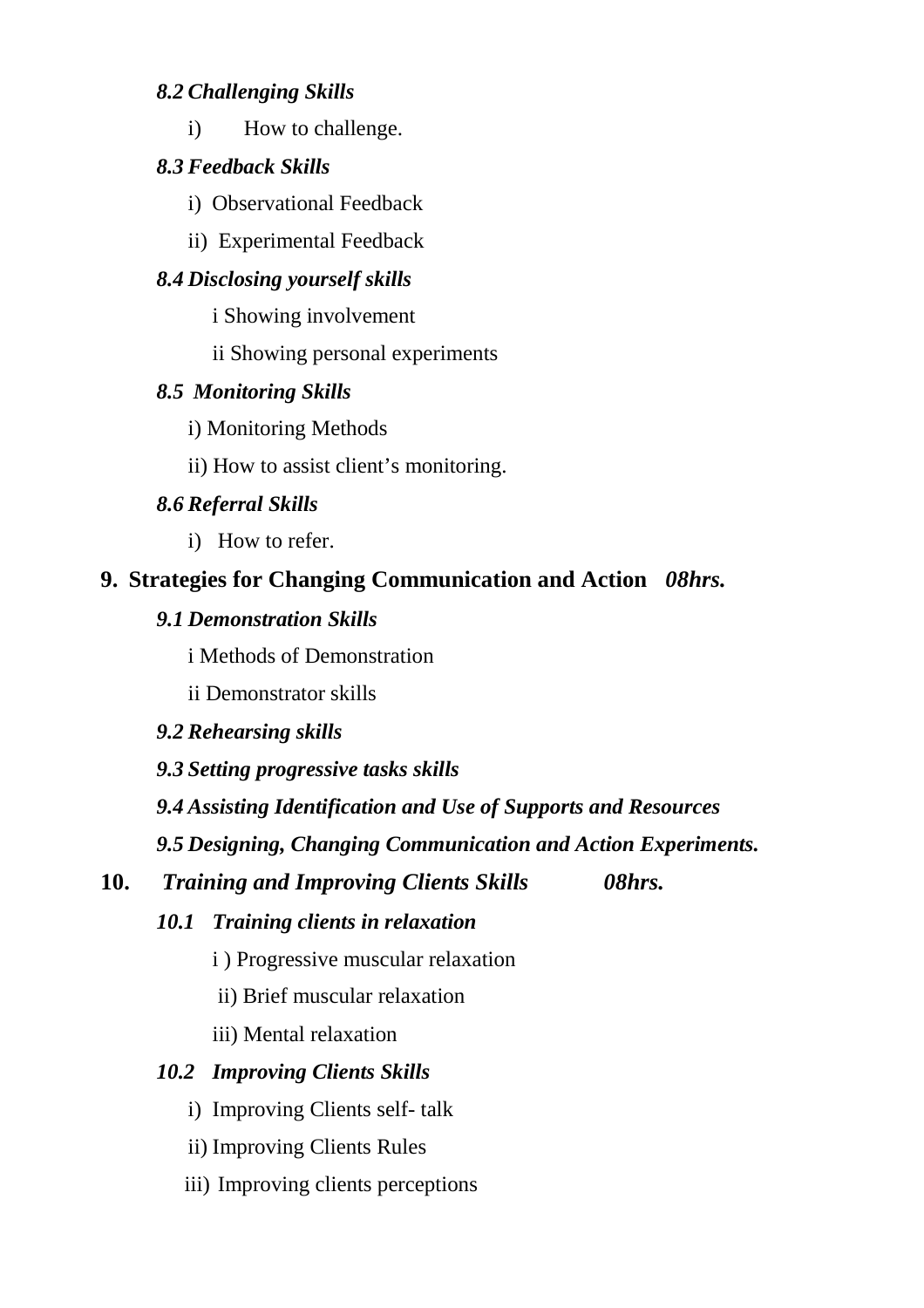# **Paper II: Clinical and Counselling Therapies**

#### *Objectives: After Completion of the course the counselor candidate would be able to:-*

- 1. understand basic concepts of various therapies
- 2. apply various counselling therapies suited to Indian context

#### **Part- I**

#### **1. Creating counselling and therapy approaches** *08hrs.*

- *1.1 Counselling and Psychotherapy*
- *1.2 Overview of counselling and therapy approaches*
- *1.3 What is a Counselling and therapy theory?*
- *1.4 Creating your own theoretical approach*

# **2.Psychoanalysis Therapy** *08hrs.*

- i) Freud
- ii) Jung

| 3. Person – Centered therapy | 08hrs. |
|------------------------------|--------|
| 4. Transactional analysis    | 08hrs. |
| <b>5. Reality Therapy</b>    | 08hrs. |

#### **Part- II**

| 6. Logo therapy                                    | 08hrs  |
|----------------------------------------------------|--------|
| <b>7. Behaviour therapy: Practice</b>              | 08hrs. |
| 8. Cognitive Therapy (REBT, Beck)                  | 08hrs. |
| 9. Multimodal therapy                              | 08hrs. |
| 10. Alternative therapies: Music, Aroma, Hypnosis. | 08hrs. |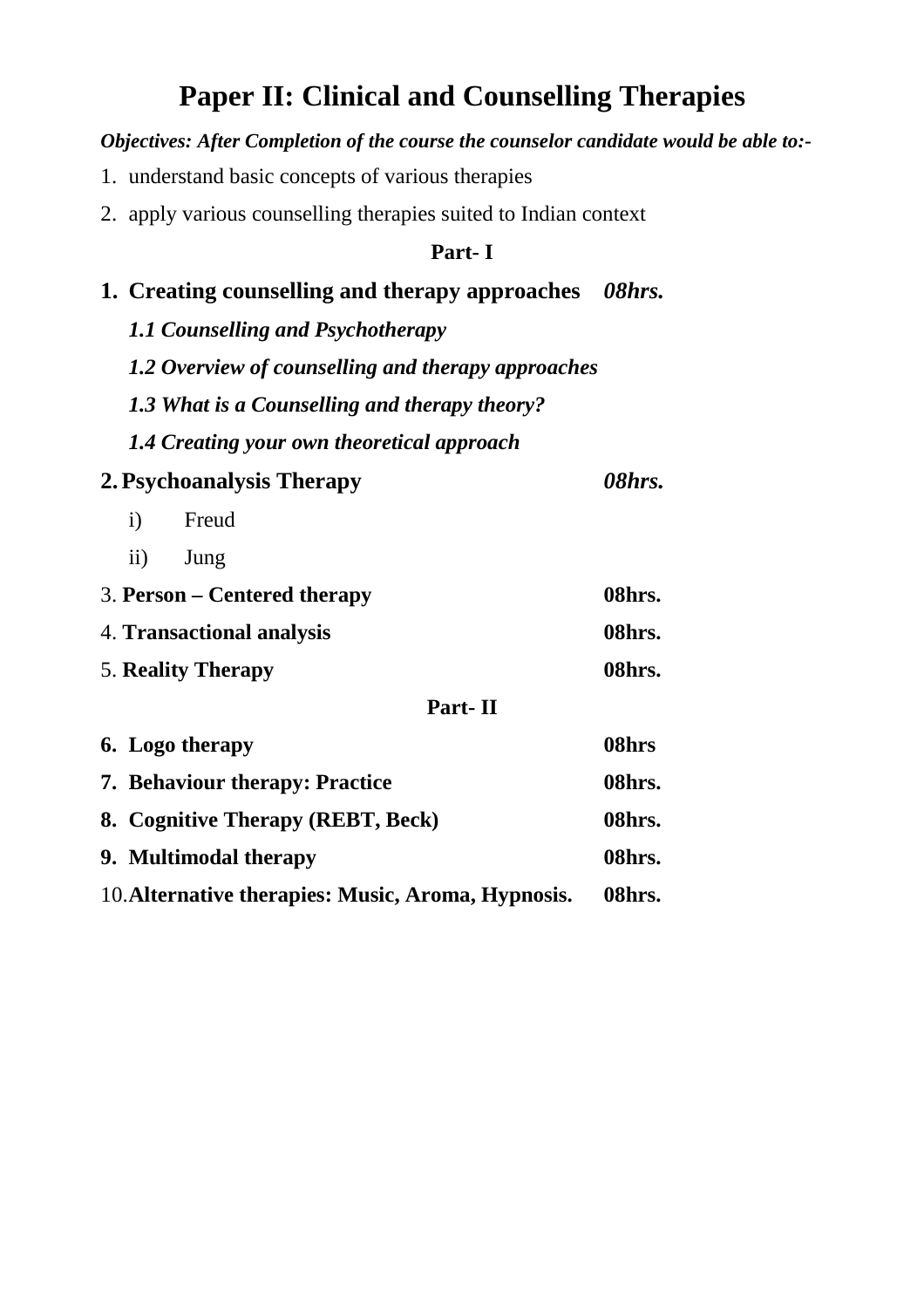# **Paper III: Specific Fields of Counselling**

*Objectives: After completion of the course the counselor candidate would for able to:-* 

- i. understand the various fields of counselling
- ii. identify and understand the adjustment problems of children with special needs
- iii. identify and understand the psychological problems of adults including use of Psychotherapy

#### **Part -I**

| 1. Counselling Exceptional Children                                    | 10hrs. |
|------------------------------------------------------------------------|--------|
| <b>1.1 Mentally Retarded</b>                                           |        |
| <b>1.2 Learning Disabled</b>                                           |        |
| <b>1.3 Emotionally Disturbed</b>                                       |        |
| 1.4 Children with Autism                                               |        |
| 1.5 Children with A.D.H.D                                              |        |
| <b>1.6 Slow learners</b>                                               |        |
| 2. Premarital and Marital Counselling                                  | 12hrs. |
| 2.1 Essentials of Premarital counselling                               |        |
| 2.2 Selecting a mate                                                   |        |
| 2.3 Marriage Counselling                                               |        |
| i) Marriage and couple Counselling                                     |        |
| ii) Interspouse Relationship and Adjustment                            |        |
| iii) Adjustment with Spouse, Sexual Adjustment, economical adjustment, |        |
| in-law adjustment, adjustment with Parenting                           |        |
| 2.4 Factor in Good Marital Adjustment                                  |        |
| 3. Family and Old Age Counselling                                      | 10hrs. |
| <b>3.1 Family Counselling</b>                                          |        |
| i) Process of Family Counselling                                       |        |
| ii) Family and Systemic therapy                                        |        |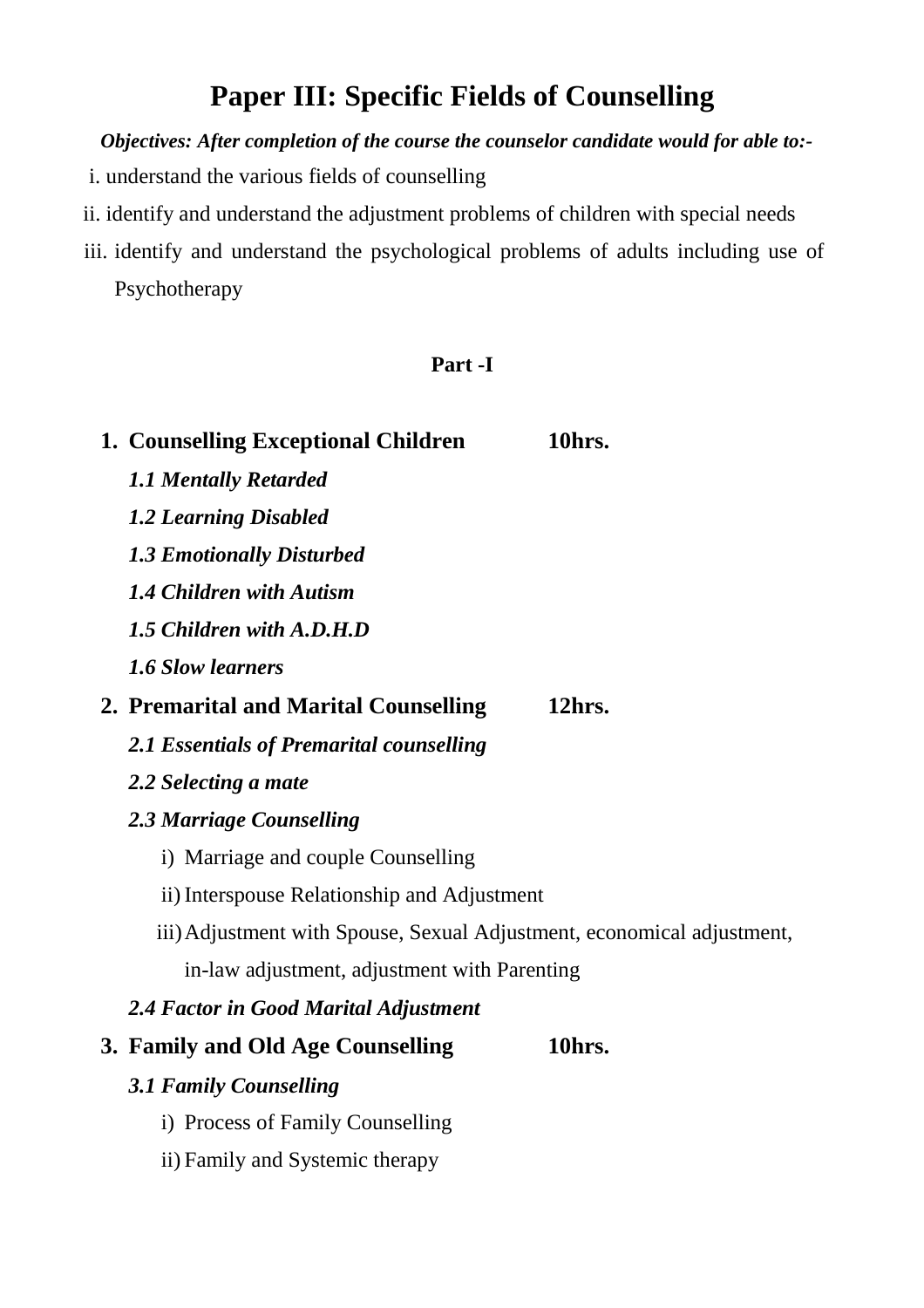#### *3.2 Old Age Counselling*

i) Counselling Older Adults

# **4. Career counselling over the life span 12hrs.**

*4.1 Importance and scope of career counselling* 

#### *4.2 Career information*

### *4.3 Career Development Theories and Counselling*

- i. Trait and factor theory.
- ii. Development theories
- iii. Social cognitive career theory

# *4.4 Career Counselling with Diverse Population*

- i. Career Counselling with Children
- ii. Career Counselling with Adolescents
- iii. Career Counselling with College Students
- iv. Career Counselling with Adults

# **Part –II**

# **5. Counselling For Specific Problems 12hrs.**

- *i) HIV/AIDS counselling and pre test –post test counselling*
- *ii) Suicide and Deliberate self –harm*
- *iii)Alcohol Problems*
- *iv) Psychosomatic Problems*
- *v) Relationship Problems*
- *vi) Anger control*
- *vii) Bereavement /Grief*

# **6. Counselling for Clinical Problems 12hrs.**

- *i)Anxiety & panic*
- *ii) Depression*
- *iii)Obsessive- Compulsive Disorder*
- *iv) Personality Disorder*
- *v) Phobias*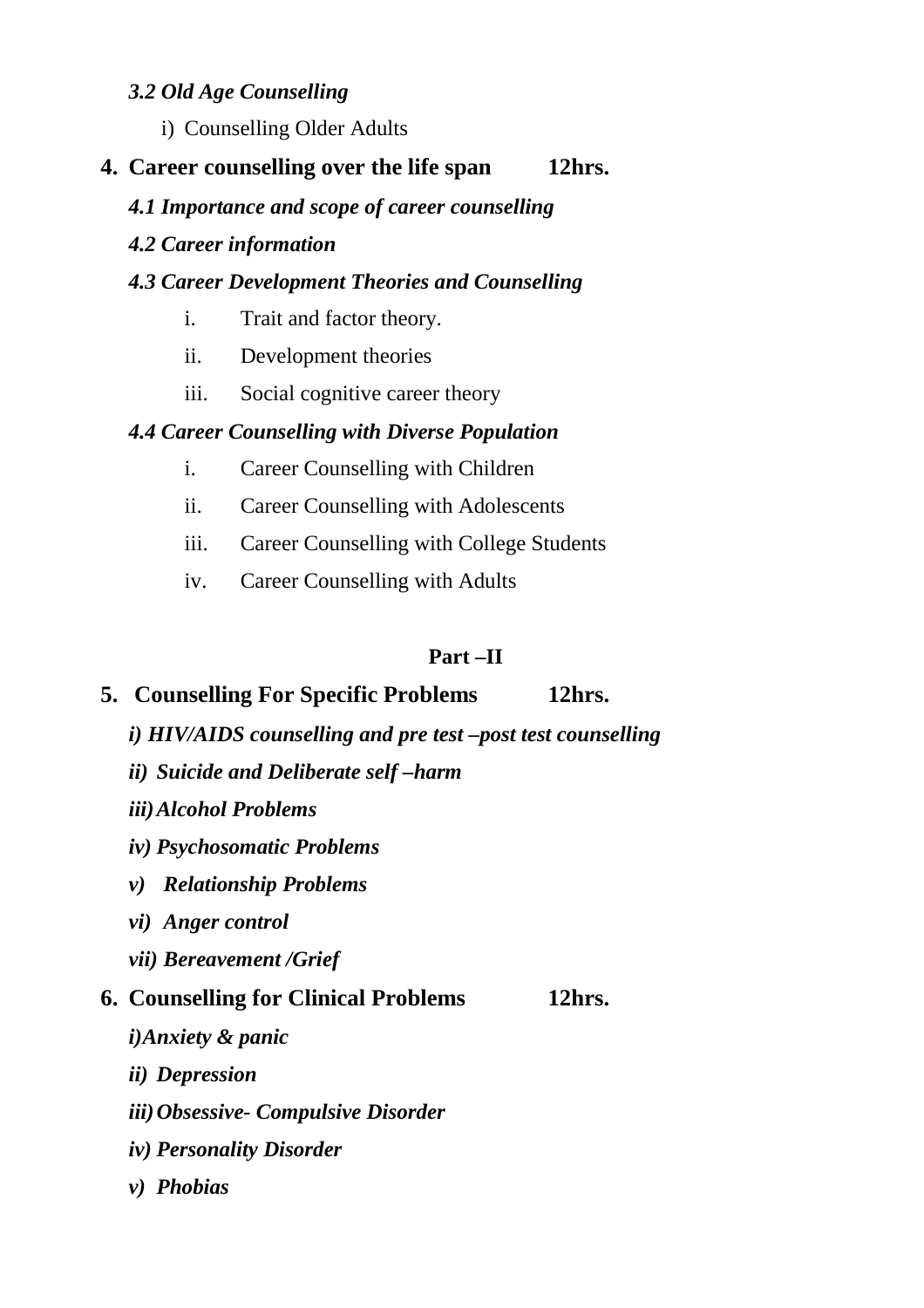- *vi) Post- traumatic stress disorder*
- *vii) Schizophrenia*
- *viii) Sexual dysfunction*

# **7. Specialism and Modalities 12hrs.**

- *1. Assertiveness*
- *2. Disabled people*
- *3. Managing stress*
- *4. Student counselling*
- *5. Telephone counselling*
- *6. Workplace counselling*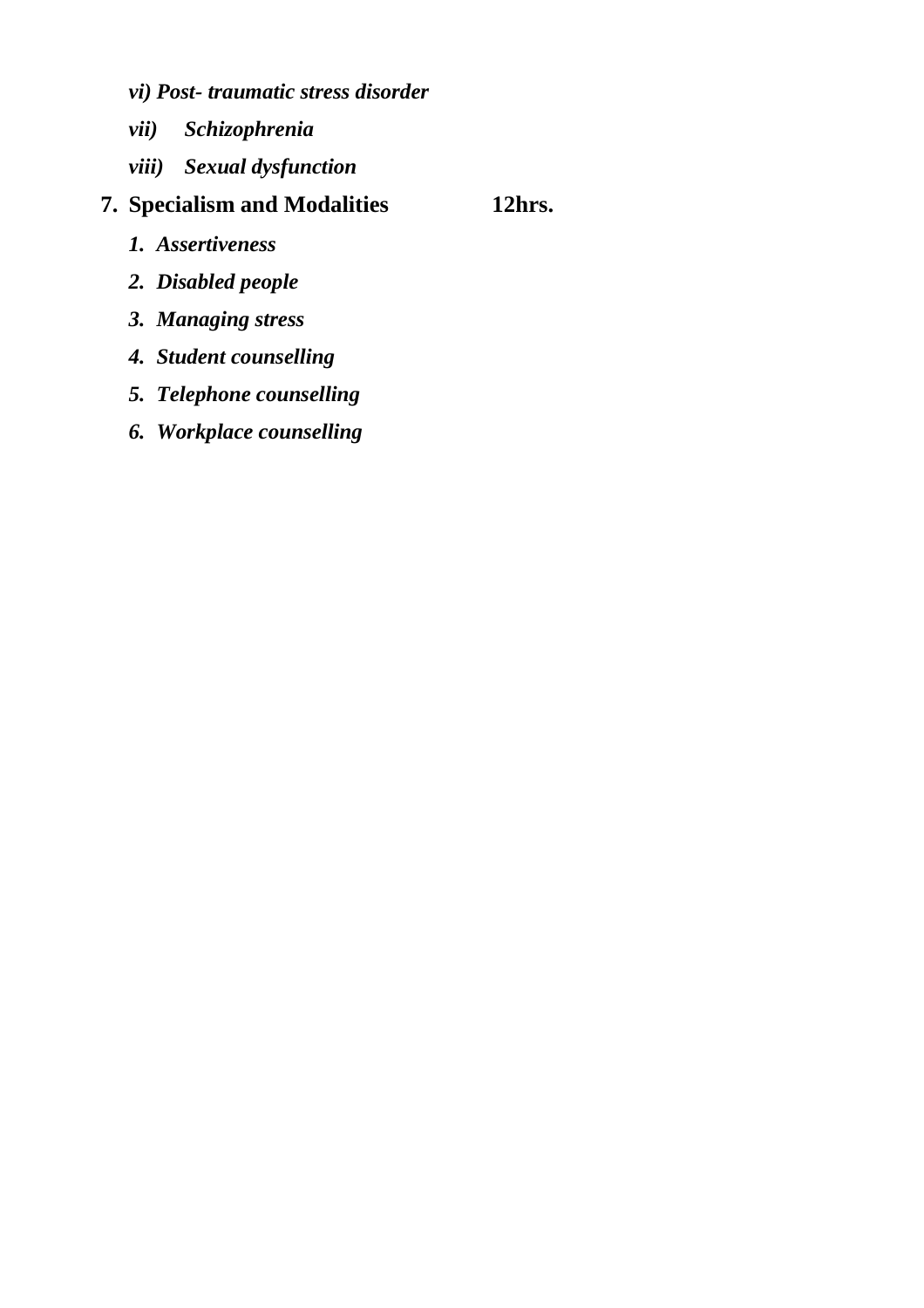# **Paper IV: Practicum**

 The course will focus "Theory practice" integration. In counselling practice session candidate will be assisted to identify the psychological problem of the clients and candidate will try to find out the causes behind this problem, by arranging some counselling sessions of the client. In this direction, the counselling practice session will be integrated with the theory course and start after one month of theory classes. For the purpose of counselling practice session, secondary schools from the city, day care centers, hospitals & NGOs may be treated as experimental cites. Candidate should select at least 10 cases from different areas such as school children counselling, family counselling, Pre-marital counselling, marital counselling for children with special need, personal problems, inter personal problems, clinical cases counselling etc. and two exercise of group counselling. Counselling such as, old age problems, Career guidance, Self-awareness, Study habits, Life coaching skills etc.

#### *Modality*

In the beginning the candidate will practice counselling skills with simulation method in peer group under the supervision of faculty. Each practice session may be video recorded and play back in group for discussion and feedback. Applications of counselling skills in real situation can be reported by the candidate and discussed with the faculty or in peer group for necessary modification.

#### *Submission of report of counselling cases and exercises*

 Report of the 10 counselling cases should be neatly typed in the standard format and a bound copy should be submitted. The report should cover the following points.

- 1. Case history, Genogram of the Client
- 2. Identification of the problem
- 3. Psychological Assessment
- 4. Diagnosis of problem
- 5. Prognosis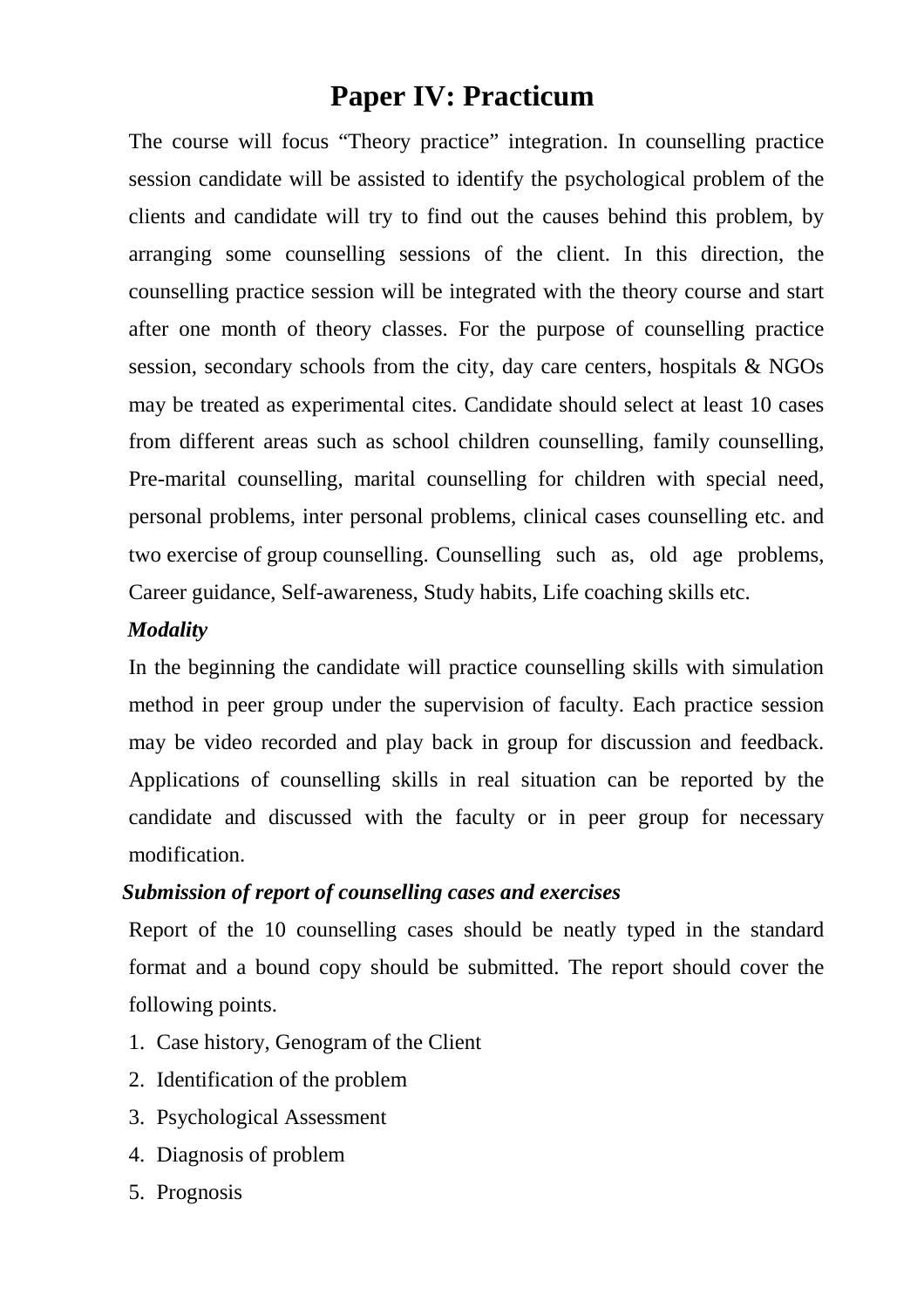- 6. Session plan
- 7. Therapeutic intervention used and its justification
- 8. Verbatim report of all sessions
- 9. Summary and Outcomes

#### **Group work**

Two exercises should be neatly type of in the standard format and should be included in the bound copy of the report.

#### **Evaluation of Practicum: 200 Marks**

- 1. The external examination of practicum will be conducted by one internal and two external examiners appointed by University.
- 2. Each batch of practicum examination will be consisting of only 08 students.
- 3. Duration of the examination for each batch will be  $4^{1/2}$  hours.
- 4. Hypothetical cases will be prepared by external examiners and they should consider the specific fields of counselling while preparing hypothetical cases.
- 5. Assessment of analysis of hypothetical cases will do by external examiners only.
- 6. Marks for Report writing with group exercises presentation of cases and vivo-voce will be given by internal and external examiners and average marks will be considered as final marks average marks of the candidate.
- 7. Break-up of marks will be as follows.

|                                          | <b>Total: 200</b> |
|------------------------------------------|-------------------|
| $iv)$ Vivo-voce :                        | 25                |
| iii) Presentation of two best cases:     | 50                |
| ii) Analysis of two hypothetical cases : | 50                |
| i) Report of cases and group exercises:  |                   |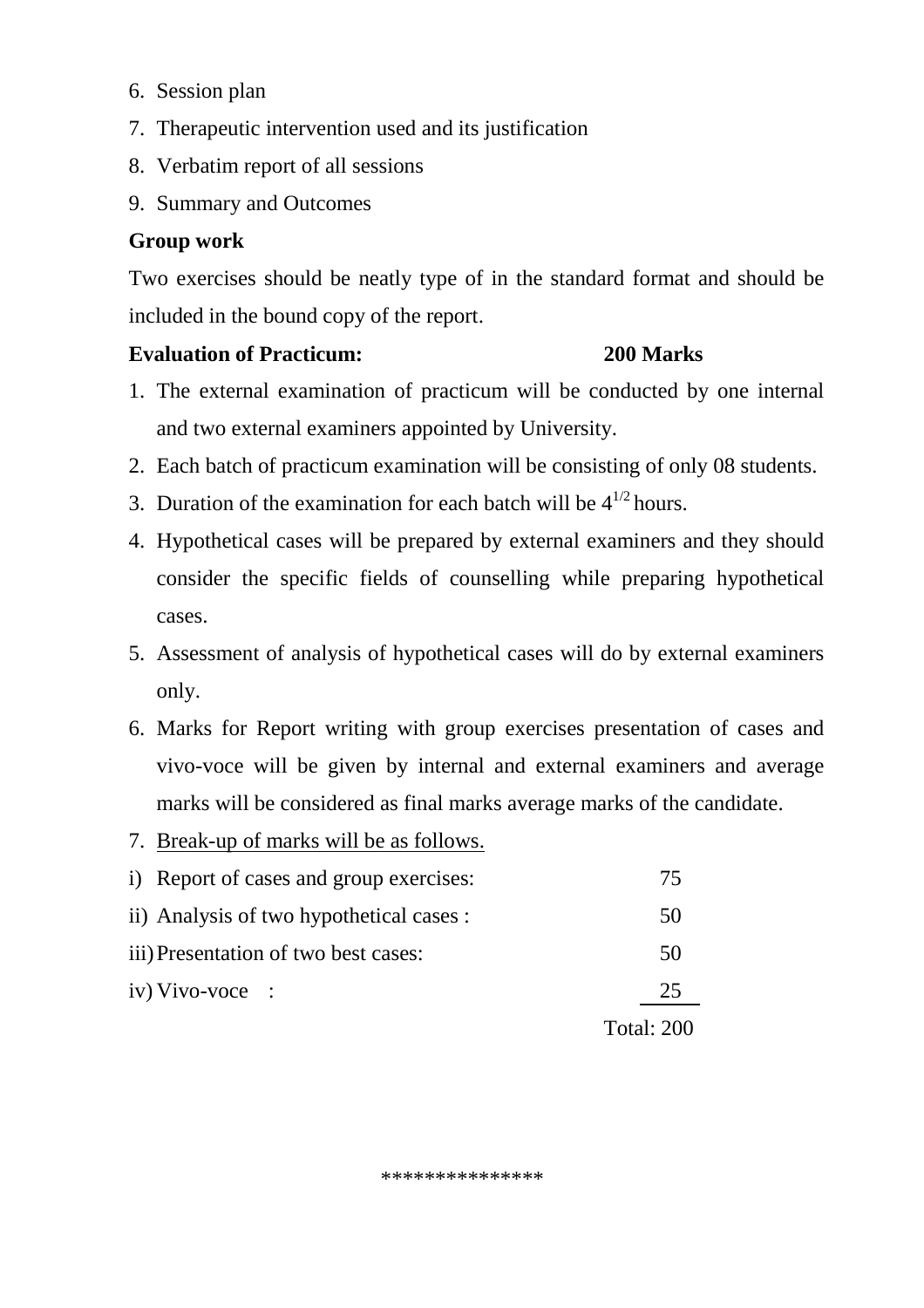#### • *Books for Reading for all above courses :*

- 1. Beck, A.T. (1976). Cognitive therapy and behavior disorders.
- 2. Capuzzi, D., & Gross, D.R. (2008). Counselling and Psychotherapy: theories and interventions 4th Edn. Pearson Education: India.
- 3. Cohen, R.J., Swerdlik, M.E. (2005). Psychological testing and assessment (6th ed.). Delhi: Tata McGraw-Hill.
- 4. Corsini, R.J. & Wedding, D. (Eds.) (1995). Current psychotherapies. Itasca, Ill.: F.E. Peacock.
- 5. Corey, G. (2008). Theory and practice of group counselling. Thomson Brooks/Cole: Belmont CA: USA.
- 6. Ellis, A. & Harper, A. (1975). A new guide to rational living. Englewood
- 7. Feltham, C. & Horton, I.E. (ed) (2006). *The Sage handbook of Counselling and Psychotherapy* (2nd ed.). London: Sage Publication.
- 8. Gelso, C.J., Fretz, B.R. (1995) *Counselling psychology.* Banglore: Prism books Pvt.Ltd
- *9.* Gibson, R.L., Mitchell, M.H. (2005). *Introduction to counselling and guidance*  (6th ed.). Delhi: Pearson education Pte.Ltd.
- 10 Gregory, R.J. (2005). *Psychological Testing* (4th ed.). Delhi: Pearson education Pte.Ltd.
- 11 Gladding Samuel (2009) Counselling, Pearson New Delhi  $6<sup>th</sup>$  Ed.
- 12 Nelson R. Jones (2008). Basic Counselling Skills, A Helper's Manual, Sage New Delhi 2<sup>nd</sup> Ed.
- 13 Nelson R. Jones (2000). *Introduction to counselling skills, text and activities.*  London: Sage Publication.
- 14 Patterson, L.E., Welfel, E.R. (2000). *The counselling process* (5th ed.). Belmount: Wodsworth/Thomson Learning.
- 15 Prochaska, J.O., & Norcross, J.C. (2007). Systems of psychotherapy: a transtheoretical analysis. 6th Edn. Thomson Brooks/Cole: Belmont, CA : USA.
- 16 Rao, S.N. (2006). *Couselling and guidance* (2nd ed). New Delhi: Tata McGraw- Hill Publishing Co. Ltd.
- 17 Rimm, D.C. & Masters, J.C. (1987). Behavior therapy: Techniques and empirical findings. New York: Harcourt, Brace, Jovanich.
- 18 Stewart, I. (2000). Transactional analysis counseling in action. London: Sage.